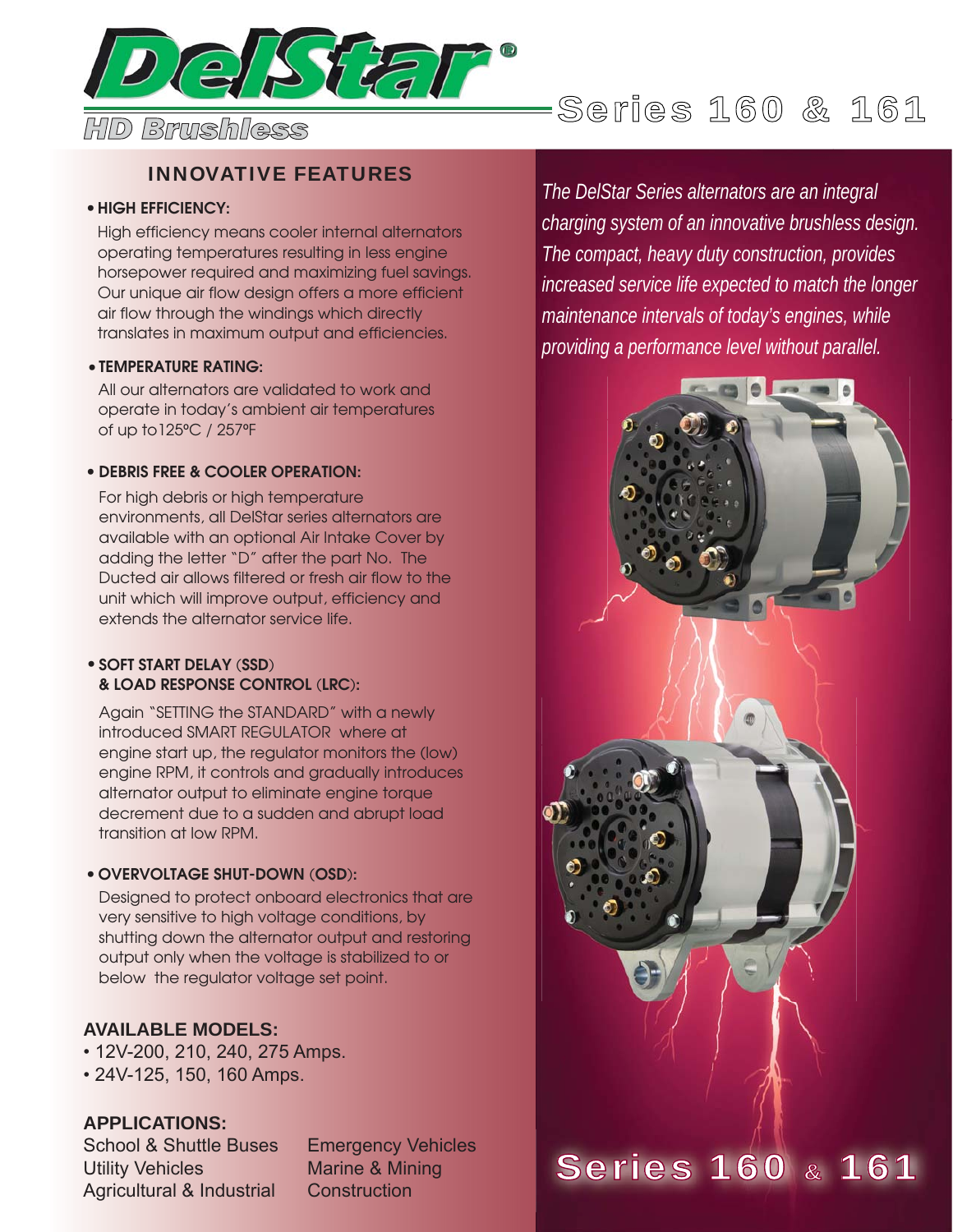

*HD Brushless*

# Series 160 & 161

# SPECIFICATIONS

- SAE J180 4" Hinge & Pad mounts.
- Rotation: Bidirectional
- Internal Voltage Regulator
- Self-excited / One wire connection
- Relay/AC terminal
- Indicator light terminal
- Sense terminal (Remote)



# ● Temperature limits: Low -40°C / -40°F High 110°C / 230°F



High 125ºC / 257ºF (*with fresh air intake)*

- Speed limits: 8,000 RPM continuous 9,000 RPM intermittent
- Weight: 28 Lbs. / 12.7 Kg.



### CRITICAL SPEED RANGES

| <b>14V</b> | <b>300A</b> | <b>275A</b> | <b>240A</b> | <b>200A</b> | <b>28V</b> | 160A        | <b>150A</b> | <b>125A</b> |
|------------|-------------|-------------|-------------|-------------|------------|-------------|-------------|-------------|
| <b>RPM</b> | <b>AMPS</b> | <b>AMPS</b> | <b>AMPS</b> | <b>AMPS</b> | <b>RPM</b> | <b>AMPS</b> | <b>AMPS</b> | <b>AMPS</b> |
| 1800       | 110         | 100         | 88          | 102         | 1800       | 70          | 36          | 36          |
| 2000       | 140         | 135         | 126         | 116         | 2000       | 85          | 55          | 48          |
| 3000       | 212         | 217         | 179         | 153         | 3000       | 124         | 106         | 99          |
| 4000       | 239         | 245         | 212         | 175         | 4000       | 137         | 129         | 112         |
| 5000       | 265         | 263         | 229         | 187         | 5000       | 151         | 146         | 121         |
| 6000       | 291         | 275         | 240         | 200         | 6000       | 160         | 150         | 128         |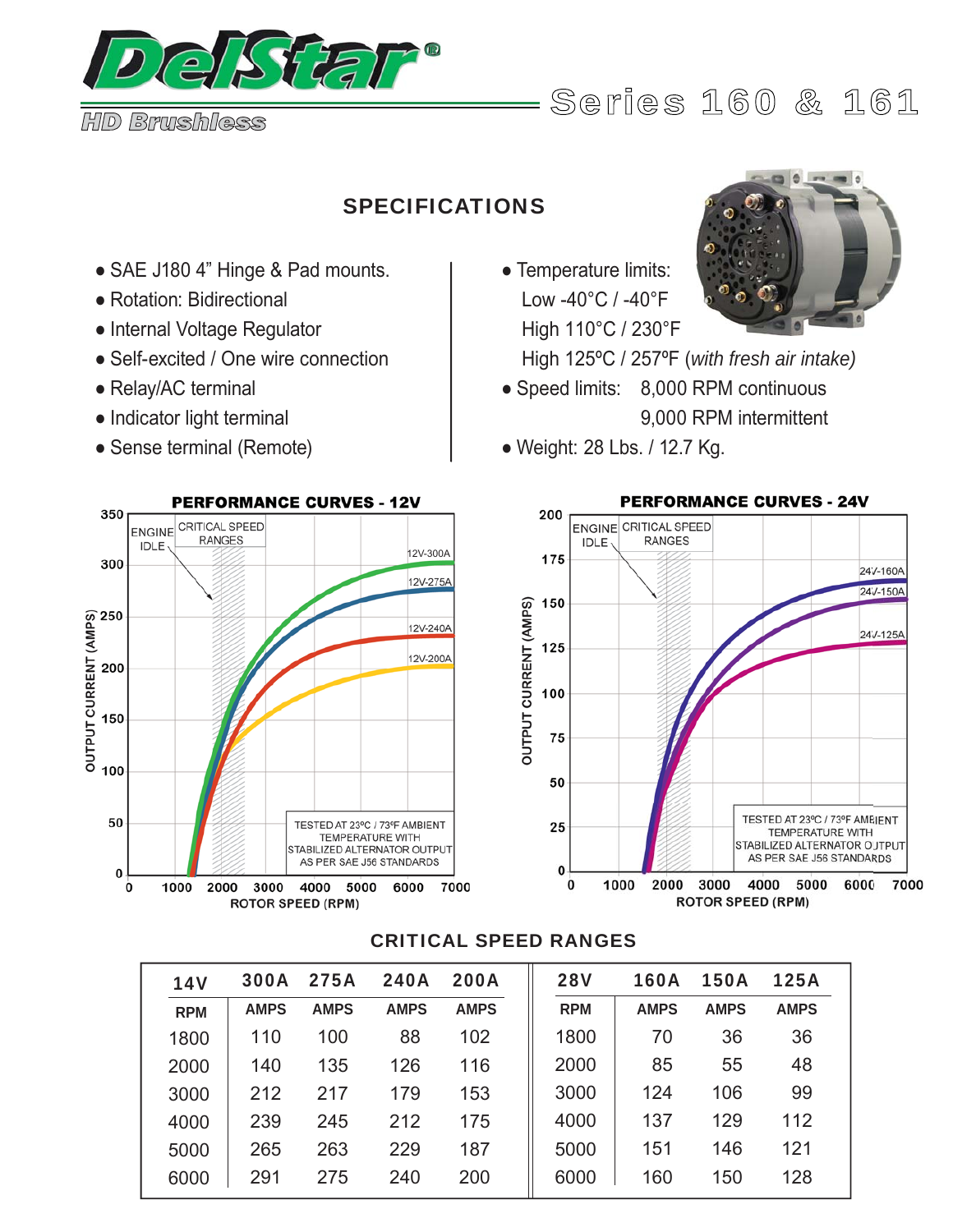

*HD Brushless*

**CONNECTIONS** 



**IMPORTANT :** Ensure alternator cables are adequate to handle the alternator output current. Voltage drop between Alternator B+ (Output Terminal) and Battery B+ (Positive Terminal) should not exceed 0.5 Volts drop at full alternator output.

**OUTLINE** 





Series 160 & 161



Dimensions are listed in mm over (in)